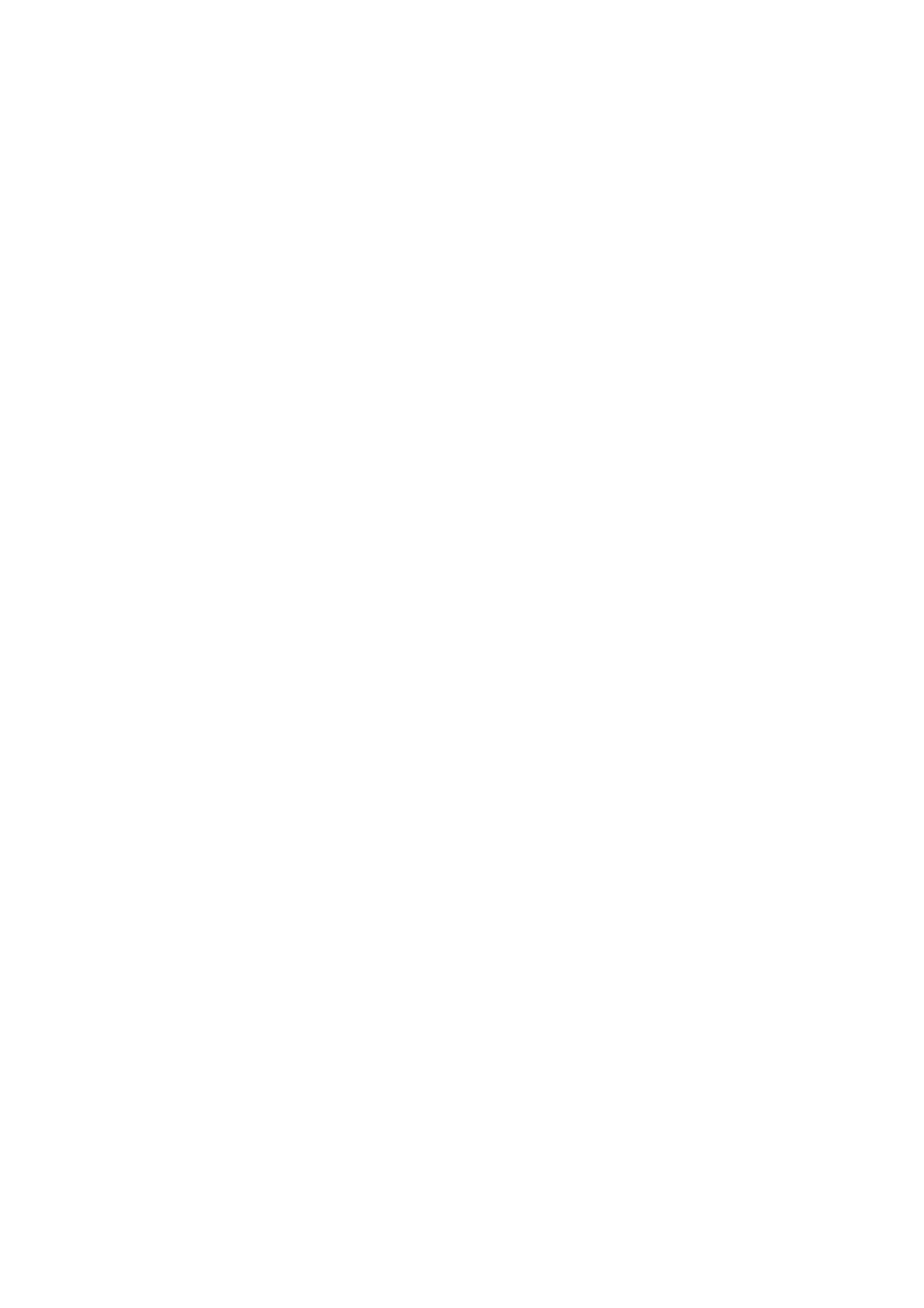

Corrigendum to EN 60357:2003

English version

\_\_\_\_\_\_\_\_\_\_\_

Title page

**Replace** the title by:

## **Tungsten halogen lamps (non-vehicle) - Performance specifications**  (IEC 60357:2002, modified)

Lampes tungstène-halogène (véhicules exceptés) - Prescriptions de performances (CEI 60357:2002, modifiée)

 Halogen-Glühlampen (Fahrzeuglampen ausgenommen) - Anforderungen an die Arbeitsweise (IEC 60357:2002, modifiziert)

**Foreword** 

**Replace** in the first line "IEC 60375" by "IEC 60357".

**Add** after the first paragraph:

By Technical Board decision D115/066 it was decided that the common modifications to the previous edition should be maintained.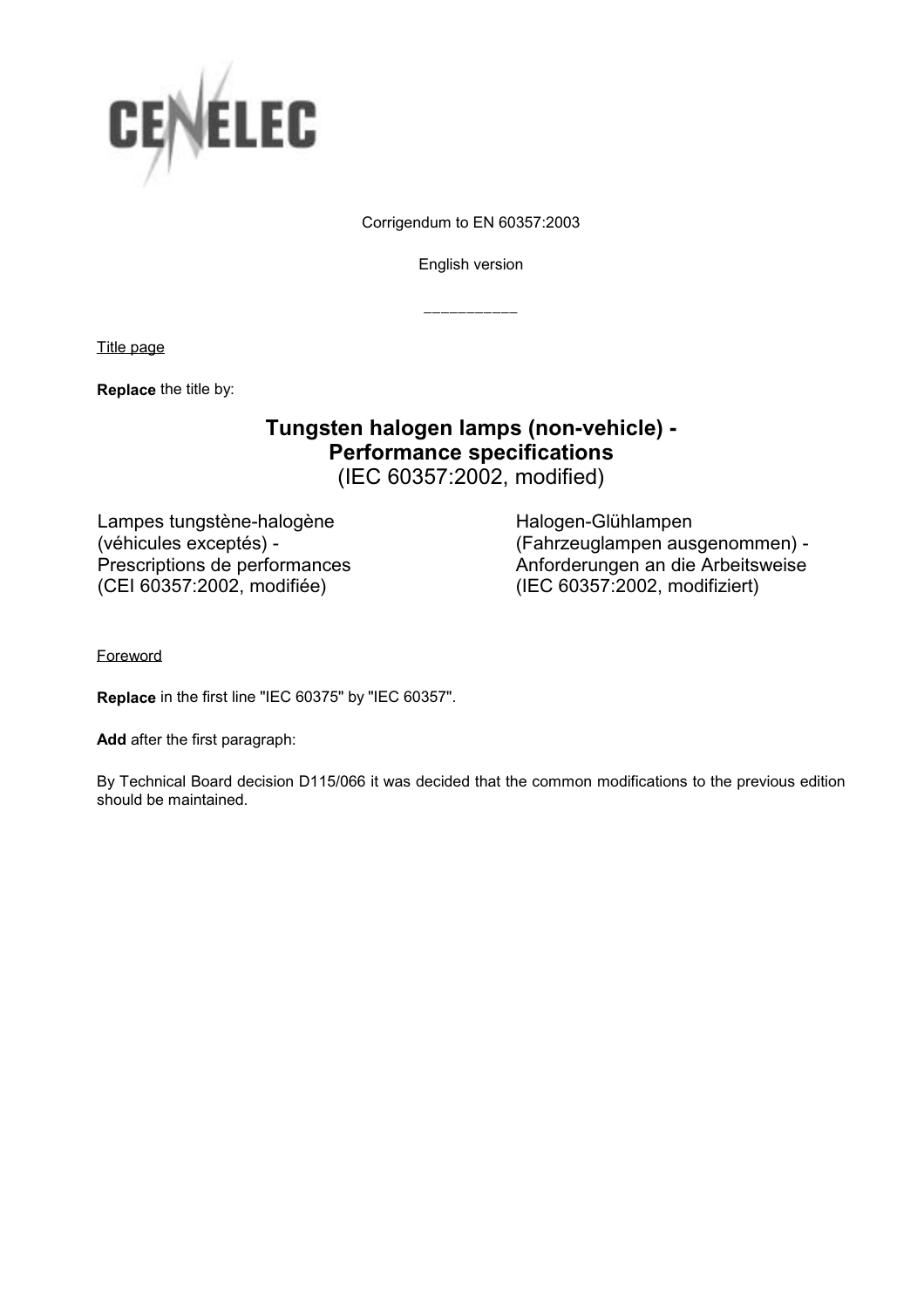**Replace** the first paragraph by:

The text of the International Standard IEC 60357:2002 was approved by CENELEC as a European Standard with agreed common modifications as given below.

#### COMMON MODIFICATIONS

Delete all references to lamp caps E11.

Delete the following lamp data sheets from the IEC text:

357-IEC-3211-3 357-IEC-3230-2 357-IEC-6115-1 357-IEC-6720-1 357-IEC-6722-1 357-IEC-6725-1 357-IEC-6726 357-IEC-6727

Delete the following particular lamp types from lamp data sheets in the IEC text:

|                 | Lamp types deleted |               |           |  |
|-----------------|--------------------|---------------|-----------|--|
| Lamp data sheet | Rated wattage      | Voltage range | $Z_{nom}$ |  |
| 357-IEC-3005-3  | 1 0 0 0            | B             | 89,6      |  |
|                 | 1 0 0 0            | B             | 104,1     |  |
|                 | 750                | B             | 114,2     |  |
|                 | 1 0 0 0            | B             | 138,1     |  |
|                 | 1 0 0 0            | B             | 162,0     |  |
|                 | 1500               | B             | 162,0     |  |
| 357-IEC-3105-2  | 650                | B             | 74,9      |  |
|                 | 800                | C             | 74,9      |  |
|                 | 1 250              | C             | 121,7     |  |
| 357-IEC-3210-3  | 750                | B             |           |  |
| 357-IEC-4105-4  | 2 0 0 0            |               | 327,4     |  |

\_\_\_\_\_\_\_\_\_\_\_

July 2003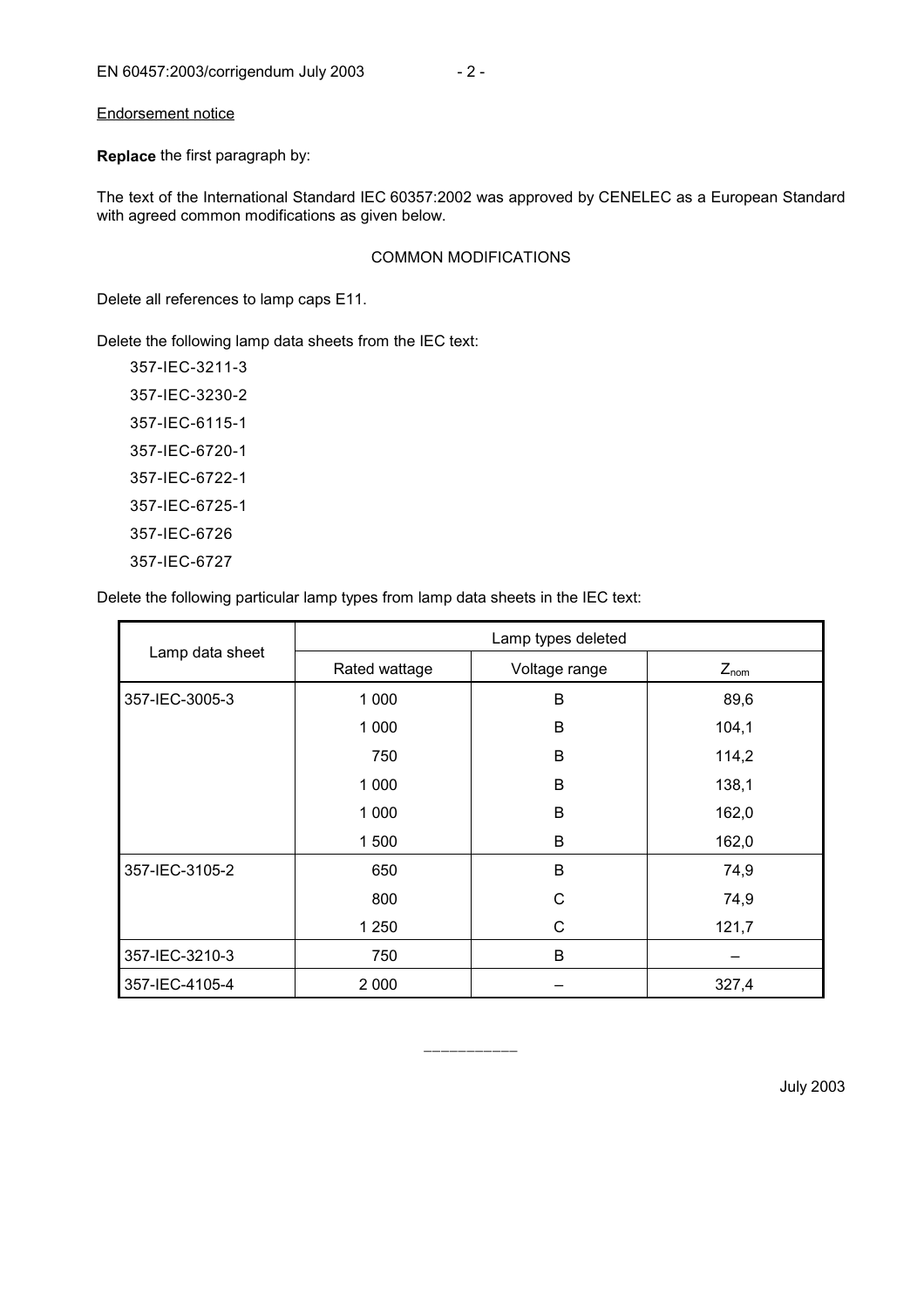

Corrigendum à la EN 60357:2003

Version française

\_\_\_\_\_\_\_\_\_\_\_\_

Page de titre

**Remplacer** les titres par:

## **Lampes tungstène-halogène (véhicules exceptés) - Prescriptions de performances**  (CEI 60357:2002, modifiée)

Halogen-Glühlampen (Fahrzeuglampen ausgenommen) - Anforderungen an die Arbeitsweise (IEC 60357:2002, modifiziert)

 Tungsten halogen lamps (non-vehicle) - Performance specifications (IEC 60357:2002, modified)

Avant-propos

**Ajouter** après le premier alinéa:

Par sa décision D115/066 le Bureau Technique du CENELEC a décidé de maintenir les modifications communes reprises dans l'édition précédente de la norme.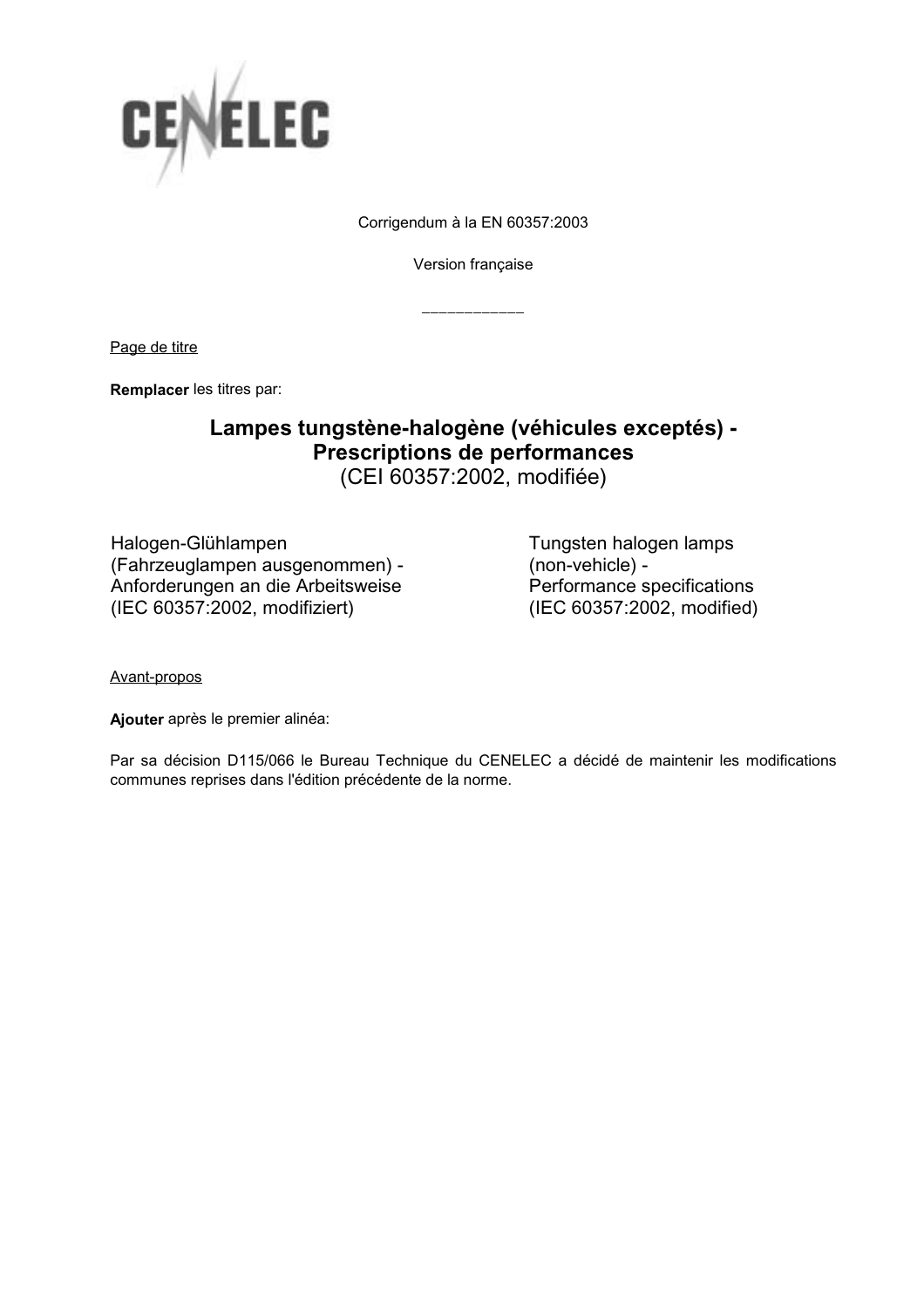Notice d'entérinement

**Remplacer** le premier alinéa par:

Le texte de la Norme internationale CEI 60357:2002 a été approuvé par le CENELEC comme Norme européenne avec les modifications communes indiquées ci-dessous.

#### MODIFICATIONS COMMUNES

Supprimer toutes les références aux culots de type E11.

Supprimer les feuilles de caractéristiques de lampes suivantes du texte CEI:

357-IEC-3211-3 357-IEC-3230-2 357-IEC-6115-1 357-IEC-6720-1 357-IEC-6722-1 357-IEC-6725-1 357-IEC-6726 357-IEC-6727

Supprimer les types de lampes suivantes dans les feuilles de caractéristiques de lampes du texte CEI:

| Feuille de       | Types de lampes supprimées |                  |           |  |
|------------------|----------------------------|------------------|-----------|--|
| caractéristiques | Puissance assignée         | Tension assignée | $Z_{nom}$ |  |
| 357-IEC-3005-3   | 1 0 0 0                    | B                | 89,6      |  |
|                  | 1 0 0 0                    | B                | 104,1     |  |
|                  | 750                        | B                | 114,2     |  |
|                  | 1 0 0 0                    | B                | 138,1     |  |
|                  | 1 0 0 0                    | B                | 162,0     |  |
|                  | 1 500                      | B                | 162,0     |  |
| 357-IEC-3105-2   | 650                        | B                | 74,9      |  |
|                  | 800                        | C                | 74,9      |  |
|                  | 1 250                      | C                | 121,7     |  |
| 357-IEC-3210-3   | 750                        | B                |           |  |
| 357-IEC-4105-4   | 2 0 0 0                    |                  | 327,4     |  |

\_\_\_\_\_\_\_\_\_\_\_

Juillet 2003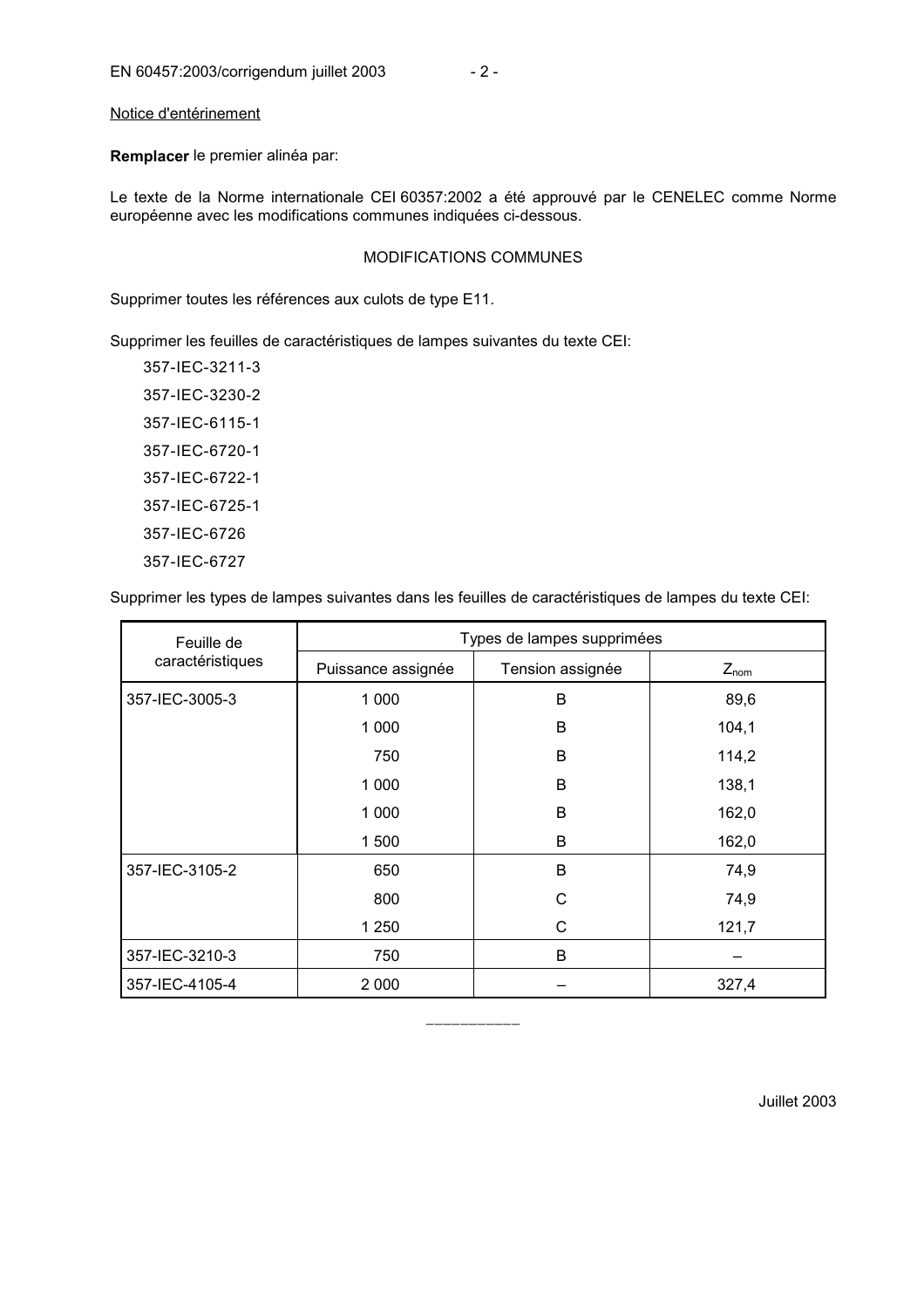Upozorně ní: Změny a doplňky, jakož i zprávy o nově vydaných normách jsou uveřejňovány ve Věstníku Úřadu pro technickou normalizaci, metrologii a státní zkušebnictví.